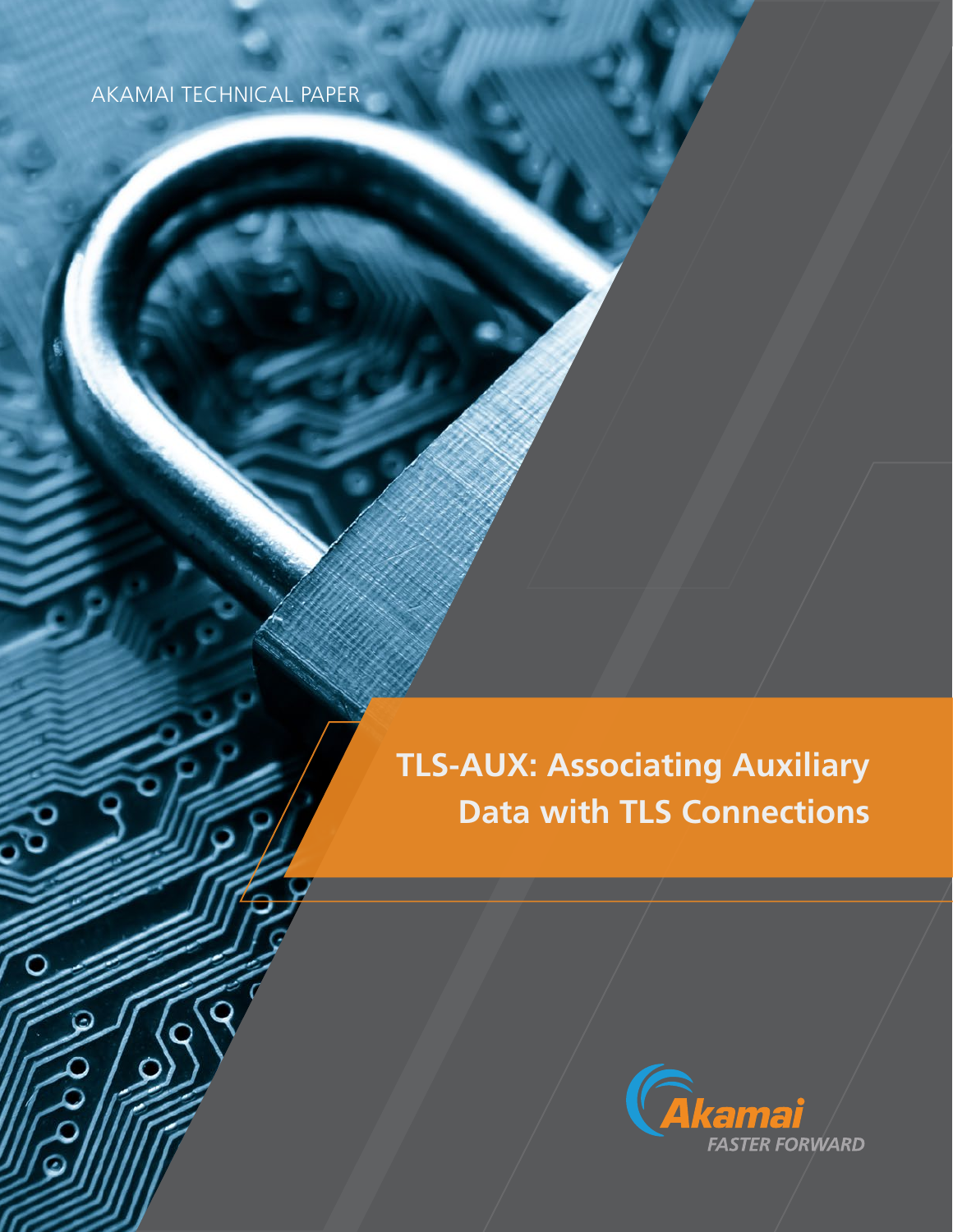# TABLE OF CONTENTS

| <b>INTRODUCTION</b>                                                      | 3  |
|--------------------------------------------------------------------------|----|
| <b>REQUIREMENTS</b>                                                      | 5  |
| <b>DESIGN OF THE TLS-AUX LAYER</b>                                       | 6  |
| Insertion and removal mechanism                                          | 6  |
| Discovery and Negotiation protocol                                       | 7  |
| Implementation of a TLS-AUX library                                      | 9  |
| Security considerations                                                  | 10 |
| Privacy considerations                                                   | 10 |
| <b>APPLICATIONS OF TLS-AUX</b>                                           | 12 |
| Throughput and data-plan guidance to media servers                       | 12 |
| Cell-id information to web servers                                       | 12 |
| TCP parameters hints for middle-boxes                                    | 12 |
| <b>CONCLUSION</b>                                                        | 13 |
| <b>REFERENCES</b>                                                        | 13 |
| APPENDIX A: MESSAGES EXCHANGED IN THE DISCOVERY AND NEGOTIATION PROTOCOL | 14 |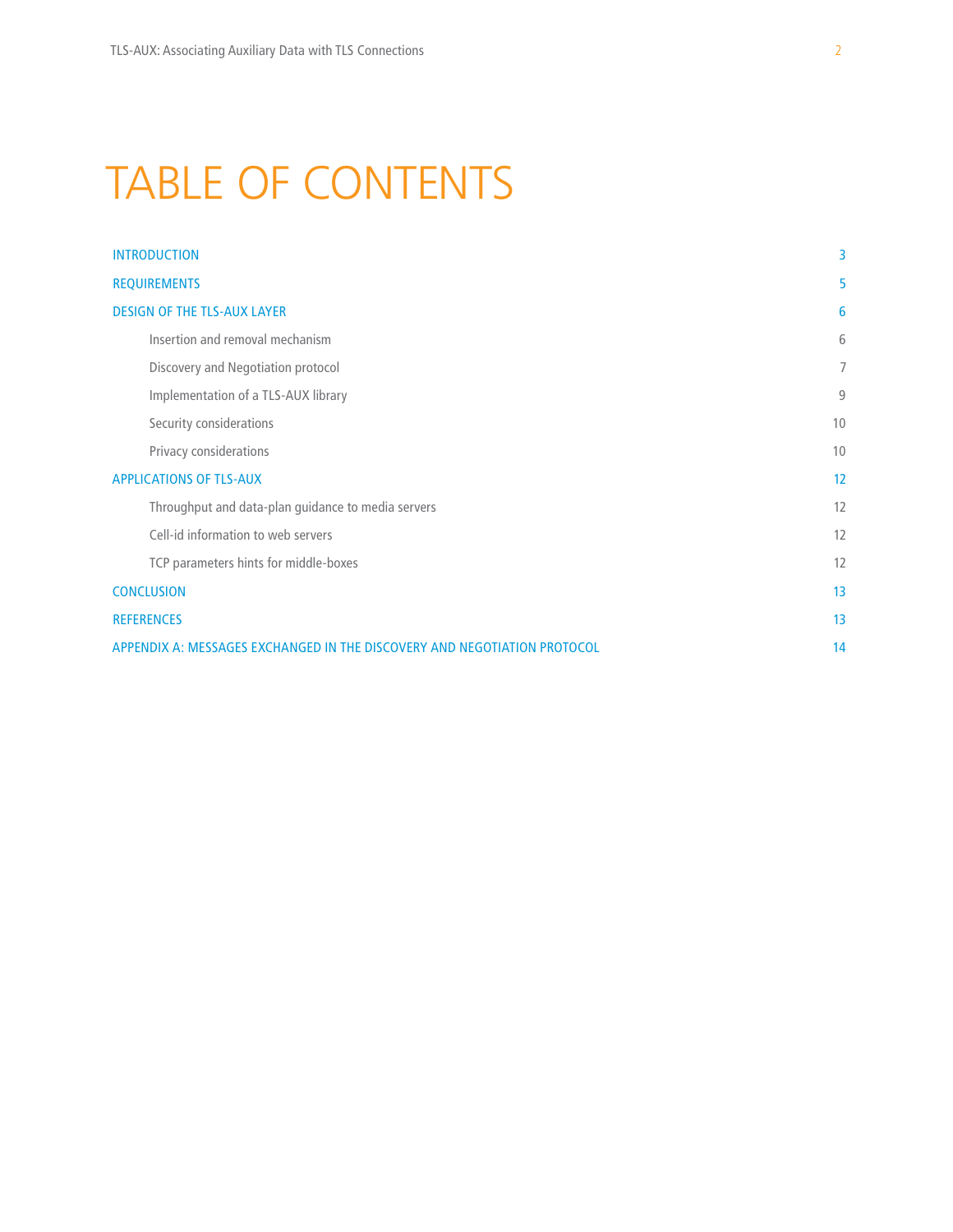## **1. Introduction**

In the year 2014, concerns over the privacy of communication on the Internet accelerated the trend of websites serving all of their content over HTTPS. It is estimated that in the beginning of 2015, over 40% of web traffic was served encrypted<sup>1</sup>. The opinion that all the web traffic should be secured with an end-to-end technology (like TLS) that provides encryption, server authentication, and integrity, has become prevalent. At the same time, some communities pointed out the collateral damage that would be caused if all the traffic used such encryption technologies. Network operators use intermediate proxies for various services such as transparent caching, transcoding/trans-rating, real-time network intelligence sharing, etc. It is feared that such services would either cease to function in the encrypted communication environment, or they would become very difficult to implement. Many operators believe that this would have a severe impact on their resource management practices. How to reconcile the desire to use end-to-end encryption while not making worthy network services entirely obsolete continues to be a topic of debate at the time of writing this paper.

One could classify intermediate, proxy-based network services into two broad categories based on their data access needs.

- **1. Content-aware services:** Services such as transparent caches, transcoding/trans-rating, and parental guidance filtering fall in the first category. Without any end-to-end encryption, they can intercept and read/modify/write the payload of communication between the user and the servers (e.g. HTTP requests and responses).
- **2. Content-unaware services:** This category of services deals with metadata related to the HTTP request/response rather than the payload of the communication itself. Sending network conditions intelligence such as real-time throughput and congestion guidance to the client and server is a widely cited example of a middle-box based service of this category. While the metadata is oblivious of the payload, the implementation of this type of service may choose to use an in-band technique such as inserting HTTP request/response headers in the communication as the vehicle to communicate the metadata to its destined endpoint.

If end-to-end encryption is used for all (or a large fraction) of web traffic, then the first class of services is rendered useless. The second class of services need not become obsolete due to encryption, but if its vehicle becomes unavailable, then the services of that class are unable to function in their current form. At the time of writing, it is unclear if there will be a broad consensus on doing work to re-enable both classes of services for end-to-end encrypted traffic or only the second class. It is also unclear if unified solutions exist that will solve the issue for both classes or if their various limited solution spaces will be addressed by specific point solutions. A good survey of potential mitigations, along with their pros and cons, can be found in<sup>2</sup>.

As a CDN, we believe that network services that provide metadata for the optimization of content and its delivery can be very valuable, and we would like to see such services continue to develop even as more and more Internet traffic uses end-to-end encryption. Such network services are required to be designed to operate in a manner that neither weakens the privacy of communication nor leaks sensitive information as a side effect. We would like to encourage a collaborative approach towards that goal. A collaborative approach will allow CDNs and content providers to be aware of the features/ optimizations that get applied to their traffic in the network, be able to approve/disapprove the application of these features, and work with other parties in the ecosystem to make the best use of these features.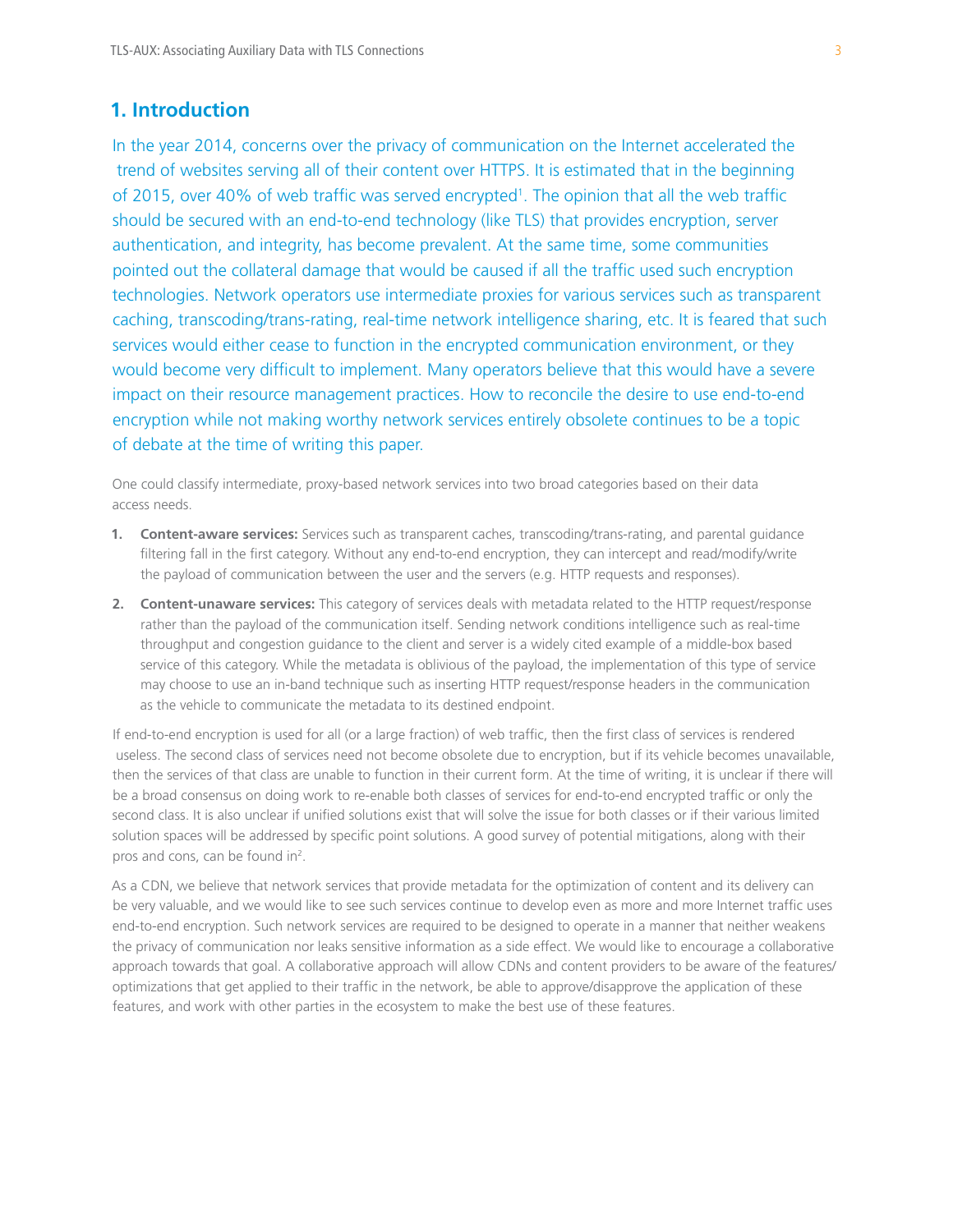In this paper, we consider the issue faced by the second class of network services described above, i.e., that their vehicle of communication is not available with end-to-end encrypted traffic. There are multiple ways to help re-enable such services:

- **1.** The use of proxies in the network that carry TLS certificates. The proxies are able to terminate TLS connections for clients. The ability to terminate TLS connections enables the proxies to work with unencrypted data and thereby insert any metadata into the communication in the form of HTTP headers destined to the interested web servers located on the public Internet.
- **2.** The use of out-of-band APIs, implemented in applications running near the gateway of the network. The interested web servers could query the metadata of interest through this API for every client connection.
- **3.** Creating new in-band techniques for the communication of metadata either within the TLS model or by extending it. SPUD<sup>3</sup>, McTLS<sup>4</sup>, and throughput guidance through in-band signaling<sup>5</sup> in the transport layer are some examples of recent work in this category.

 Each approach has pros and cons that can be evaluated in terms of their impact on the privacy of communication and network software layering conventions as well as the infrastructure and resource needs of the solution.

The direction outlined in this paper for this work falls under the 3rd category of the solutions listed above. We attempt to create an in-band metadata vehicle for end-to-end encrypted traffic which does not weaken the privacy of communication. Since networks have already deployed proxy-based services, we are developing this method in the hope that extension and reuse of the existing infrastructure will be possible and also relatively easy as compared to some of the other solutions. This method is not a promise of a future product or service from Akamai. It should be taken simply as an example, showing that in-band metadata exchanges are possible for end-to-end encrypted flows without warranting significant modification of their model.

In the design of this technique, we introduce a new layer between TCP and TLS, called TLS-AUX. By virtue of this position in the protocol stack, the TLS-AUX layer can recognize the data flowing on TLS connections in either direction as a sequence of structured TLS records<sup>6</sup>. We also introduce a new type of TLS record, called the AUX record, which is allowed to exist only at the TLS-AUX layer and not higher. The AUX records are to be used for communication of metadata between network services and webservers as described in the above use cases. Network services and webservers may directly insert and retrieve their metadata into the TLS connections in the form of AUX records, and retrieve them from the connections' flow. In this manner, the mechanism is very similar to network services inserting and removing HTTP request and response headers directly into the body of TCP connections.

Our prototype implementation of TLS-AUX is a user-level library. Two prototype network services for real-time throughput guidance are used to demonstrate the use of the library – one running on mobile networks' radio base stations and the other on home wifi routers. The webserver also supports TLS-AUX through a compile-time linking with the TLS-AUX library. TLS-AUX needs minor work in the application code itself (for inserting and retrieving metadata), but it needs no change to the TLS library (i.e. OpenSSL) or the operating system. The prototypes we built demonstrate how adaptive-bitrate MPEG-DASH media delivery can use throughput guidance from the network to improve the media QoE metrics<sup>7</sup>.

The rest of the paper is organized as follows: In section 2, we present the requirements of TLS-AUX. In section 3, we present the design of the TLS-AUX layer as well as the out-of-band discovery and negotiation protocol between the middle-box and the server required to initiate communication at the TLS-AUX layer. In section 4, we show how some of the existing middle-box services may be redesigned to work with encrypted traffic. Section 5 concludes the paper.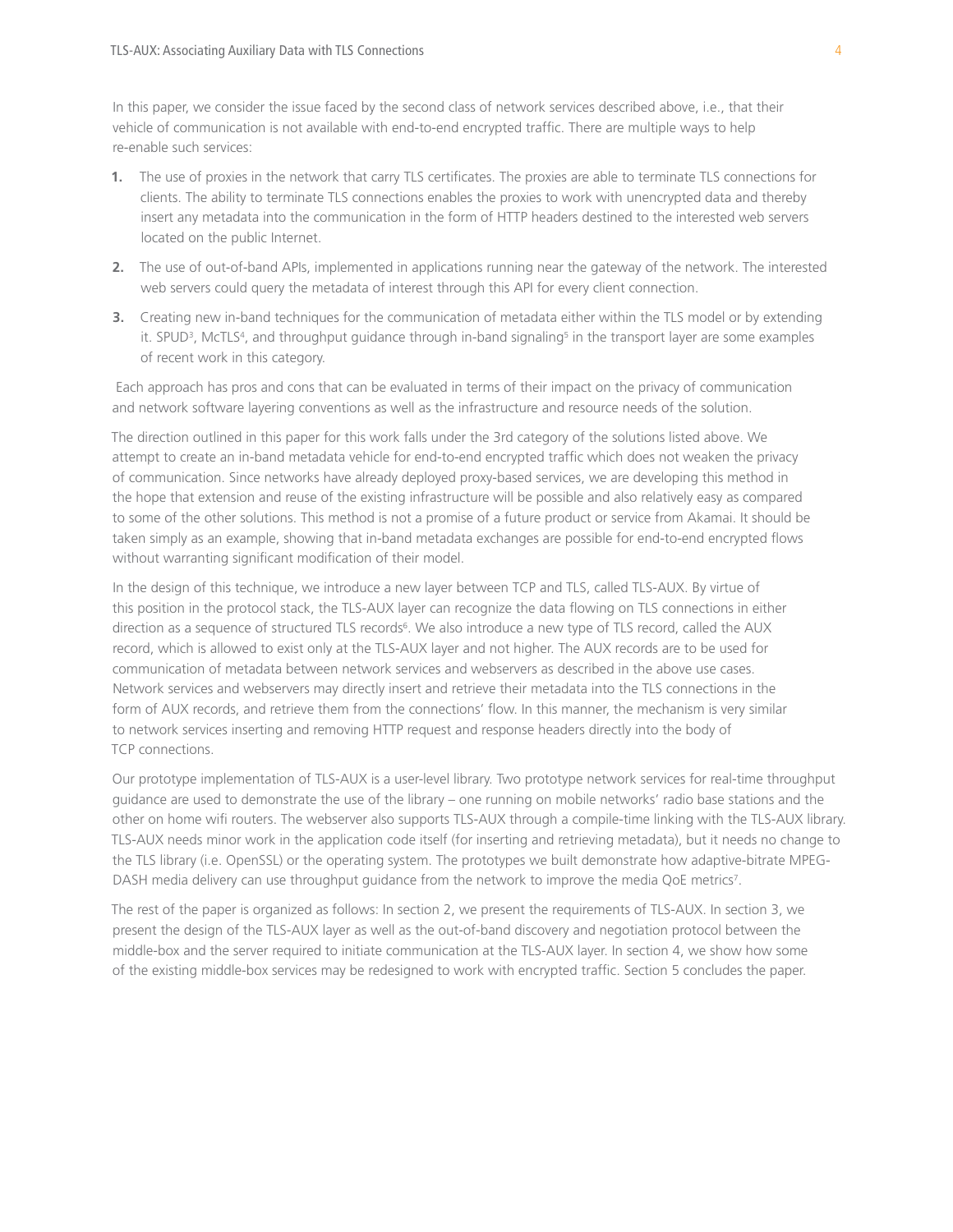## **2. Requirements**

The TLS-AUX work is an attempt to create a mechanism for in-band metadata communication for use with end-to-end encrypted traffic flows which does not interfere with the encryption in any way. The requirements from TLS-AUX are divided into several categories:

#### **1. Functionality**

- TLS-AUX should allow either endpoint of a TLS connection or an intervening middle-box to insert/retrieve/delete auxiliary data into the TCP flow of the connection.
- It should be an application-layer mechanism.
- The design should ensure that TLS-AUX is not used with incompatible endpoints or middle-boxes, which may cause denial of service.

#### **2. Security**

- It should be possible to prove that TLS-AUX does not lower the security guarantees provided by TLS in any manner.
- TLS-AUX should not require changes to the currently existing and proposed future TLS protocol versions. Consequently, changes should not be needed in any TLS libraries (such as OpenSSL).
- An optional mechanism should be provided for the protection of the auxiliary data exchanged in the TLS-AUX layer. The mechanism should allow the communicating entities to exchange the data in plaintext, signed plaintext, or encrypted with an auxiliary key.

#### **3. Flexibility**

- It should be flexible enough to work over any network without having to make special arrangements for entities like NAT, firewalls, and gateways, which may obscure network-wide visibility.
- No new infrastructure (such as secure tunnels, de-NAT functions, APIs, and gateway applications) should be required to be set up for the service to work between network elements and webservers located in the public Internet.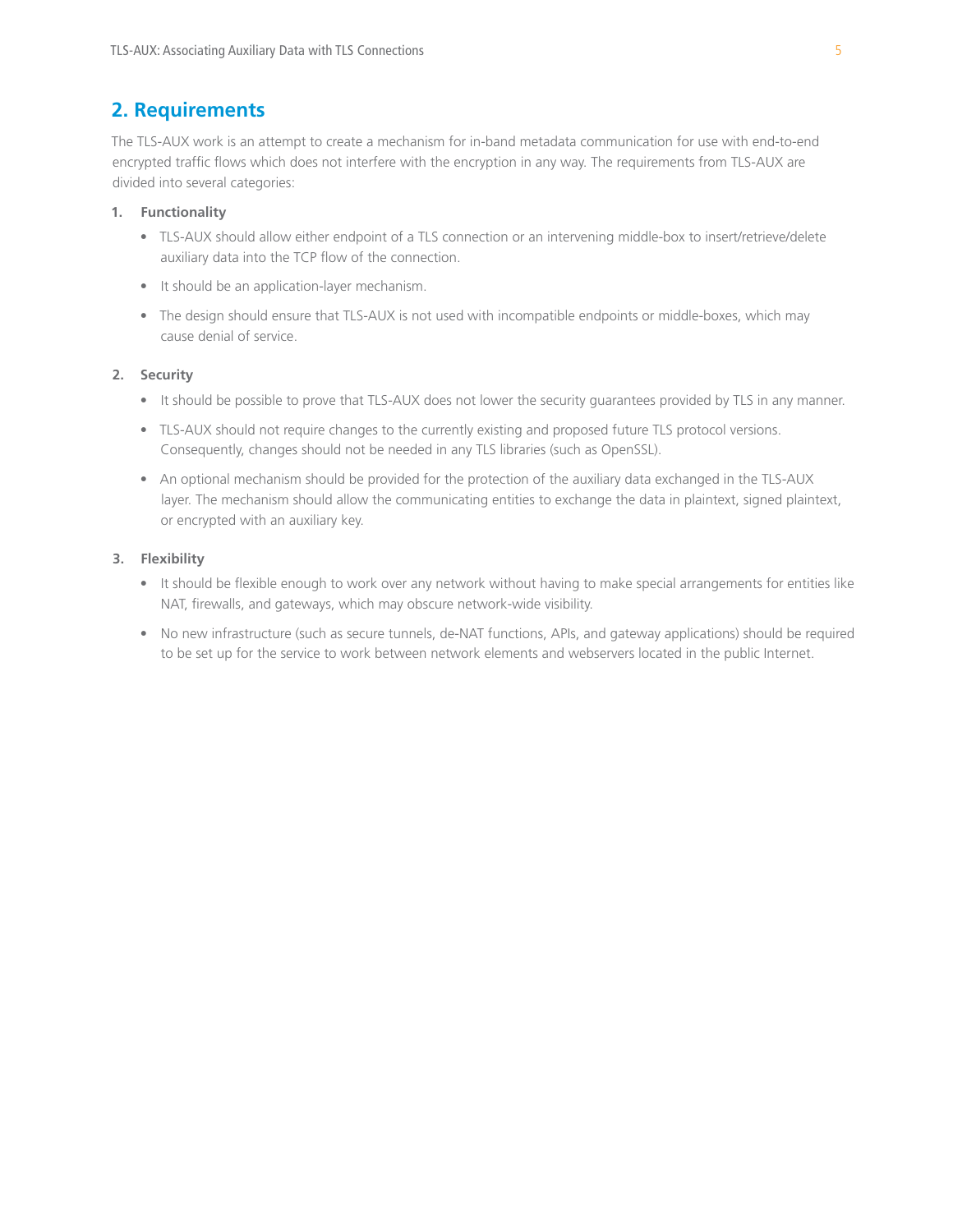## **3. Design of the TLS-AUX Layer**

In this section, we present the design of TLS-AUX in two parts. First, we describe the use of AUX records as the communication vehicle used by the TLS-AUX layer. In the second part, we describe the out-of-band protocol used for discovery and negotiation. The protocol helps middle-boxes discover if it's safe to use TLS-AUX on any TLS connection and if so, to negotiate the auxiliary key with which the payload of AUX records should be signed or encrypted.

## 3.1 Insertion and removal mechanism

#### **TLS-AUX Record Specification**

The TLS protocol operates on top of TCP/IP and consists of the exchange of messages between the client and the server. All of the messages exchanged are formatted as TLS records<sup>6</sup>. The standard format of a TLS record is shown below in Figure 1.





The 5-byte header of the TLS record specifies the type of record, TLS protocol, and the length of the record. The body of the record is interpreted based on the values of its type and version. For TLSv1.2, the major and minor versions have the values of 0x03 and 0x00. For the future TLSv1.3, the proposed values are 0x03 and 0x01.

We define an AUX record to be a type of TLS record for which the major and minor version fields have a value of 0x0000 and the record type field has the value of 0xFF. AUX records are not recognized by TLS and would be considered invalid records at the TLS layer. The special values used for version and type have not been officially reserved for this use.

#### **Rules for the Insertion and Removal of AUX Records**

Consider an environment in which a client creates a connection to a server and the packets of this connection pass through a network element in the middle. The rules for insertion and removal of AUX records into the connection are as follows:

- **1.** AUX record may be inserted into or removed from a connection along either direction (towards the client or a server) by either endpoint or a network element in the middle.
- **2.** The entity that inserts an AUX record into a connection must do so without violating the boundaries of any other TLS record on the connection.
- **3.** The entity that inserts or removes an AUX record must ensure that the TCP sequence numbers do not become inconsistent from the addition or removal. Some implementation techniques may require a sequence number offsetting method while others may be immune to this issue.
- **4.** Since AUX records are essentially invalid TLS records, they must not be allowed to reach the TLS layer at either endpoint of the TLS connection. To support AUX records at either endpoint, the applications at that end must have the TLS-AUX layer sandwiched between the TCP and TLS layers.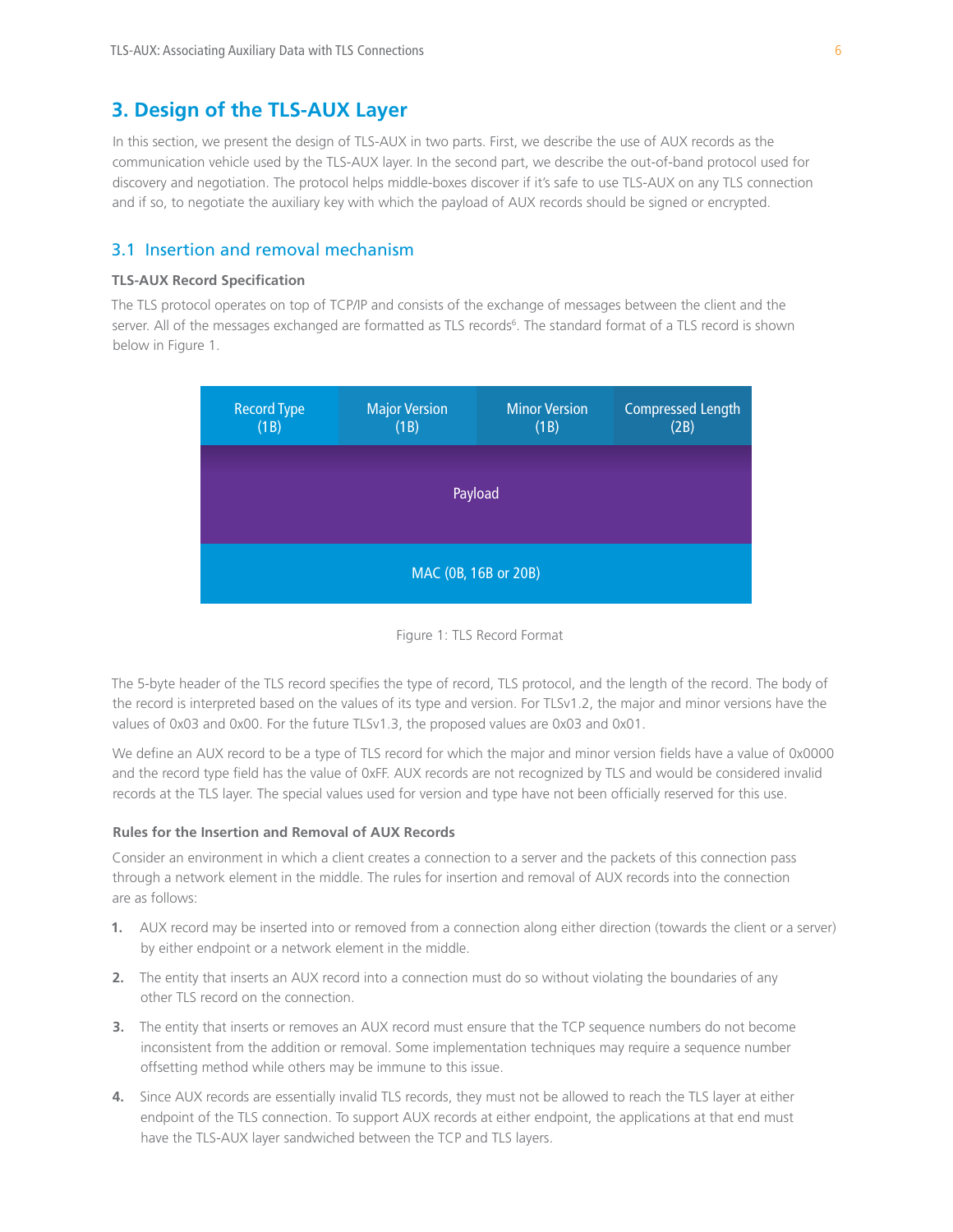- **5.** The TLS-AUX layer should be responsible for handling the AUX records and keeping them from reaching the TLS layer. The TLS-AUX layer may be implemented as a user-level library to be linked with the application at compile time. It should provide an API for the application to send or retrieve auxiliary data through the TLS-AUX mechanism.
- **6.** TLS-AUX records must not be inserted into a TLS connection unless the sender is sure that they will not cause errors at their intended destination or any intervening network element.

## 3.2 Discovery and Negotiation protocol

Before metadata exchange can be initiated, two main functions need to be fulfilled.

- **1.** AUX records must be sent only when the destination connection endpoint and all intervening network elements can handle them without causing TLS errors. The steps of the protocol discover whether it is safe to send AUX records to the intended destination.
- **2.** The entity inserting metadata must know the format in which the destination expects it to arrive. The protocol provides a way to negotiate the format of this data. The auxiliary data may be sent in plaintext, signed plaintext, or encrypted, depending on the need to ensure its privacy and integrity. The protocol provides a way to negotiate the encryption method and key.

It is possible to achieve both of these functions through basic techniques, such as configuration provisioning at the network and server side. It is also possible to use a discovery and negotiation protocol for this purpose that helps replace or augment the basic technique. In this section, we present the steps of this prototype.

#### **Steps of the protocol**

The steps of the protocol are presented in the context of an environment in which clients make HTTPS requests to a server (S) on the Internet and the data flow passes through a network element in the middle (NE). The protocol describes what NE should do to initiate metadata communication with S. Appendix A shows an example of the messages exchanged between NE and S for illustration purposes.

#### **A. Discovery protocol**

- **1.** If S wants to send and/or receive metadata to/from NE, then it should publicly advertise TLS-AUX support through two custom options in its SSL certificate.
	- The option TLS-AUX-Support may have the values of SEND, RECEIVE, or SENDRECEIVE, indicating whether the server is interested in only sending metadata, only receiving metadata or both.
	- The option TLS-AUX-NegotiationURL may contain the URL where any interested NE can negotiate the format of the metadata and cryptographic keys to be used (if applicable) for the payload of the AUX records.
- **2.** If NE has the ability to observe traffic flow, then it may discover all the server IPs that serve TLS traffic to clients downstream from NE, as well as the domain names hosted by them, from either the certificate or the SNI part of the handshake. Further, NE may identify the subset of the servers that advertise TLS-AUX support in their server certificates. For TLSv1.2 or below, NE should do so by observing the server certificates on the wire. For TLSv1.3 or higher, the certificates sent by a server are encrypted and thus cannot be examined by NE. In this case, NE should explicitly initiate a TLS handshake with SNI to S for each known domain name served by S. It should thus retrieve all the domains' certificates from S and examine them to discover which domains support TLS-AUX. Business rules configured in NE may be used to further short-list the servers that NE should engage in TLS-AUX communication.

#### **B. Negotiation protocol**

Once NE has decided to send and/or receive metadata to/from a server (S), NE should then initiate the negotiation protocol. The protocol is run out-of-band from live-user traffic.

**1.** All of the protocol negotiations must happen over a TLS connection that NE initiates to S. NE must insert a zero-length TLS-AUX record into this connection after the TLS connection is established, before any further communication. If the insertion of this record gives rise to a TLS error, then NE must conclude that either S or an invisible network element on the network path to S does not support TLS-AUX. The protocol fails and NE must not insert any TLS-AUX records into connections destined to S.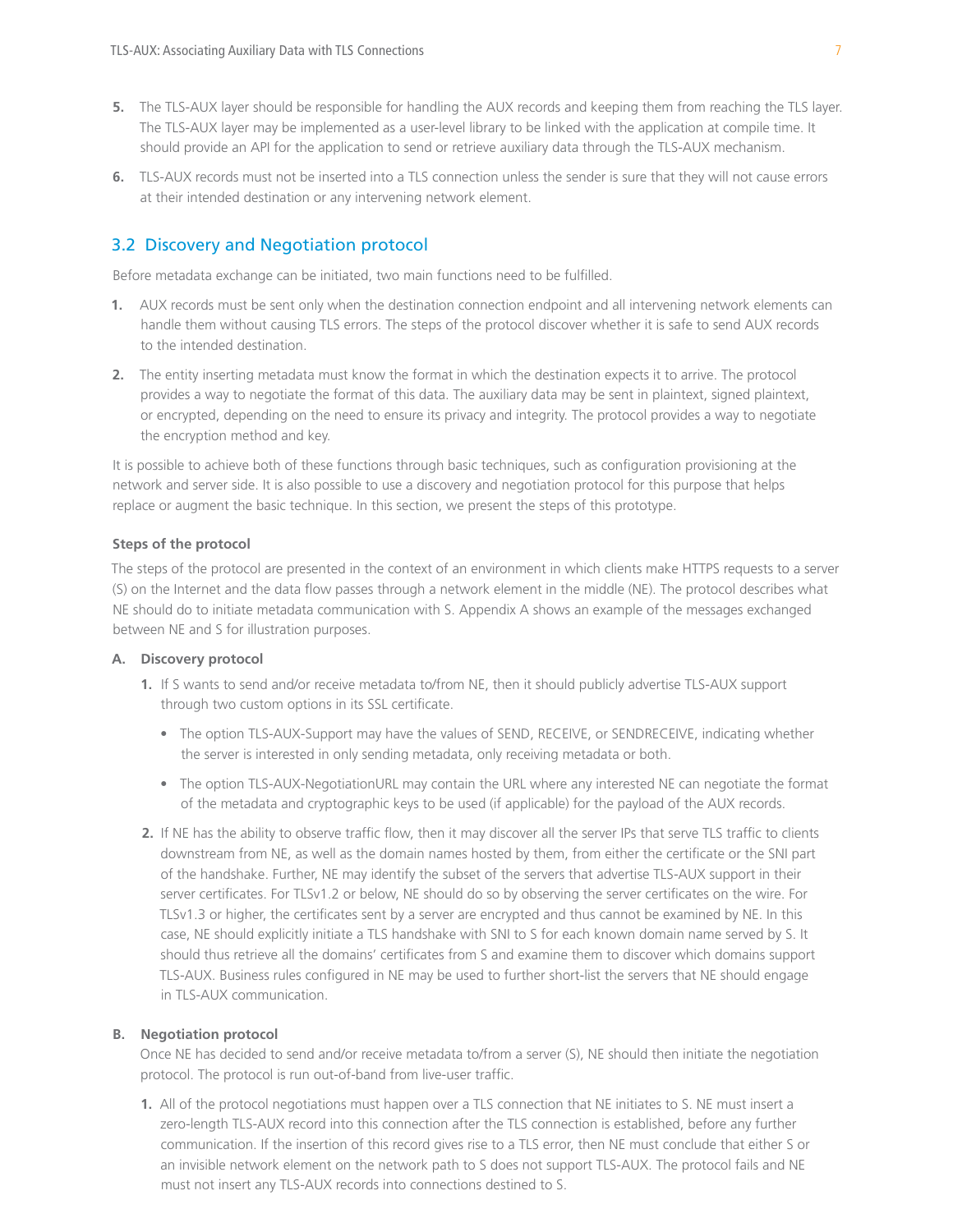- **2.** If step 2 does not fail, then NE should make a POST request to the negotiation URL provided in the server's certificate. In the POST body, NE must include a request for the metadata schema and encryption methods supported by the server.
- **3.** Upon receiving the POST request body from NE, S must decide if it wants to engage in metadata communication with NE. To decline, it must respond with an HTTP 403 (Forbidden) response. If S decides to accept this request, it should create a new TLS-AUX session for metadata exchange between NE and S. To notify acceptance, it must respond with an HTTP status 200 (OK). In the response body, S must provide a session-id, the types of metadata that it is willing to send and/or receive, the crypto algorithm, a key, and the expiration time of the key. The key is for the encryption of the payload of TLS-AUX records exchanged as part of the session. Both NE and S must associate the key with the session. If S wants the payload of the TLS-AUX record to be in plaintext, then the crypto algorithm should indicate so, and the key would be irrelevant.
- **4.** If NE's POST request indicated that it might want to receive metadata from S, then S must include a zero-length TLS-AUX record into this connection before the response is sent.
- **5.** Upon receiving an HTTP 200 response, NE must identify the subset of the server's metadata types that it wants to send and/or receive. It then must make a second POST request to the same URL, identifying the subset of interest in the send-and-receive direction in the session.
- **6.** Upon receiving the second POST, S must respond either with an HTTP 200 (OK) to confirm or HTTP 403 (Forbidden) to deny, which concludes the negotiation.

Upon the completion of the steps of the negotiation protocol, S and NE have an established TLS-AUX session with a common knowledge of the crypto scheme, key, and expiration time of the session. The sender of the metadata should use the key to encrypt or sign the metadata sent through TLS-AUX records. The key cannot be used after the expiration date. The TLS-AUX session may be renegotiated by NE any time to get a valid key.

Internet routes are not stable and can change over time. This means that any new incompatible network element may get introduced in the path between NE and S within the lifetime of an existing TLS-AUX session, which can deny traffic until the end of the established session's lifetime. A renegotiation of the session after expiration would remedy the situation. It can be argued that network elements that examine TLS record structures may be present near the endpoints of the connection (e.g., services in the Gi-LAN of mobile networks or security appliances in the datacenter where servers are hosted), rather than in the public Internet paths. Therefore, path changes on the Internet are far less likely to bring about this situation than a change of network configuration near the endpoints. Since the networks and servers are willful participants in TLS-AUX sessions, they can be expected to avoid this situation through their operations processes.

#### **C. Session identification**

As long as a valid TLS-AUX session exists between NE and S, they may insert/remove TLS-AUX records into users' data flows. However, network middle-boxes are often transparent or are located in private network space, which makes them invisible to S. As a result, when a user's TLS connection arrives at S, it may not be possible for S to tell which TLS-AUX session it may belong to, which is required to locate the decryption key for deciphering the metadata contained in the TLS-AUX record and knowing which metadata parameters have been negotiated for that session. To help S identify the session, if NE intends to exchange metadata with S for any TLS connection, then it should send a TLS-AUX record to S containing the session-id in the beginning of the TLS connection establishment. S must not send any TLS-AUX records on any connection unless it is able to identify the TLS-AUX session for which the connection belongs.

Although the protocol is described above in the context of one NE and one S, it is extensible to an environment with multiple NEs along the path between clients and S. In such an environment, each NE must negotiate its own TLS-AUX session with the server, and a TLS connection between the client and the server may belong to multiple TLS-AUX sessions. The library description below assumes a single TLS-AUX session for each connection. An extension to support multiple sessions is straightforward.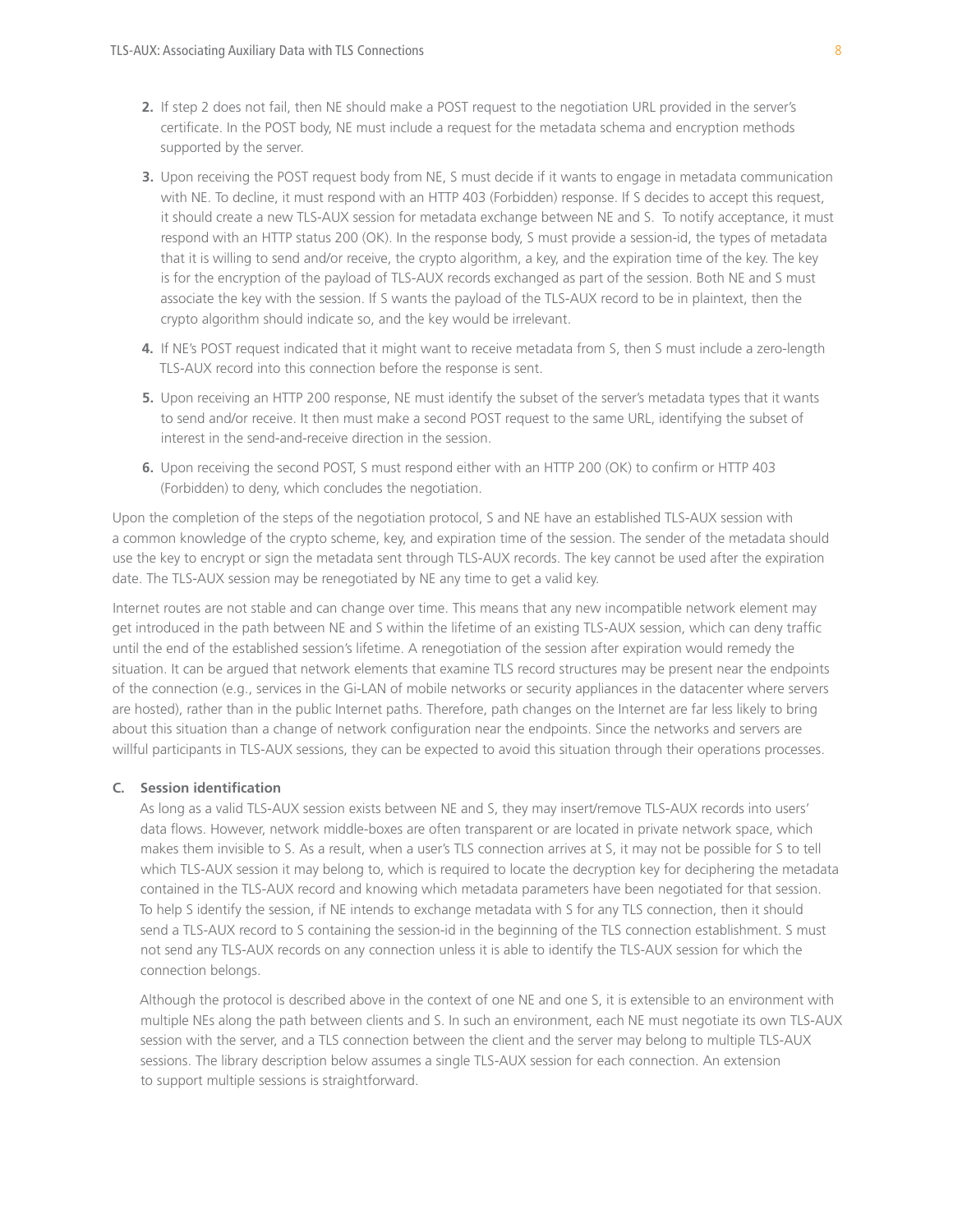## 3.3 Implementation of a TLS-AUX library

At any entity that terminates a TLS connection, AUX records must be processed and removed before they can reach the TLS layer. We present here a method to implement the library for reference. It is a user-level library to be linked with the application at compile time with a few specific system-call wrapper options.

Figure 2 below shows the software layering arrangement. Figure 3 shows the library API that the AUX layer provides to the application to send/retrieve metadata.

In order to identify a connection's TLS-AUX session and to send/receive metadata on a connection, the application should call the API functions and provide the file-descriptor of the TLS connection. Any responsibility of handling the encryption or signing of the metadata in TLS-AUX records lies with the library, and the application is expected to work with unencrypted metadata.



Figure 2: Layering of the TLS-AUX library

void setSessionDetails (int authType, int key) ; int get\_tlsaux\_item\_count(int fd) ; int read\_tlsaux\_item\_size(int fd, int item\_id) ; int read\_tlsaux\_item(int fd, int item\_id, void \*buf, size\_t count) ; int delete\_tlsaux\_item(int fd, int item\_id) ; int write\_tlsaux\_item(int fd, void \*buf, size\_t count) ;



#### **System-call wrapping**

TLS libraries, such as OpenSSL, are user-space libraries, and they use TCP sockets for network communication. They use the standard system calls such as open(), close(), read(), readv(), write(), writev(), listen(), and accept() with underlying sockets. The TLS-AUX layer intercepts the calls between the TLS library and sockets by using the mechanism of system call wrapping. The TLS-AUX library hijacks all of the above system calls so that when the TLS library makes one of these system calls, the corresponding function of the TLS-AUX layer gets called. The layer can then invoke the original system call in addition to performing additional actions, as described below.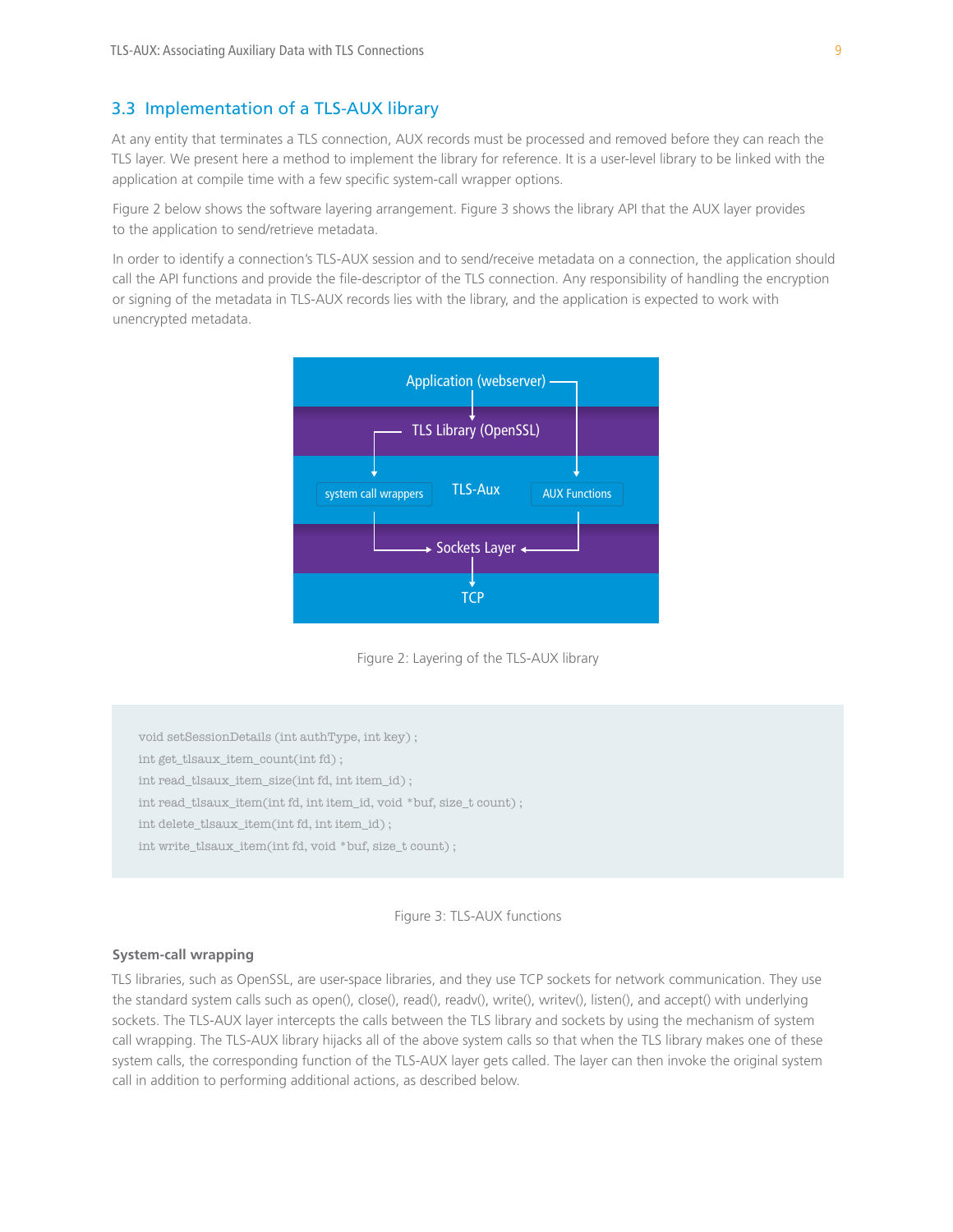#### **Receiving metadata**

When the TLS layer calls read() to receive data from the network, the TLS-AUX layer's read wrapper function gets called. This function, in turn, invokes the original system call read() to receive data from the network. The read() wrapper function then operates on the data received from the network and separates TLS-AUX records from the original TLS records. The metadata received from the TLS-AUX records on any TLS connection is decrypted or stored in a memory table corresponding to that connection. The leftover data is then passed on to the TLS layer as part of the read() call. When the application calls the API functions such as get\_tlsaux\_item\_count(), read\_tlsaux\_item\_size(), read\_tlsaux\_item(), etc., the TLS-AUX layer answers the calls using the table that stores these items for each connection.

#### **Sending metadata**

As mentioned previously in section 3.2C, metadata may not be sent on a TLS connection unless its TLS-AUX session(s) can be identified. When it is known, and the application layer calls write\_tlsaux\_item(), The metadata to be sent is stored in another table that stores outgoing metadata for each file descriptor. When the TLS layer makes a write() call on the connection, the TLS-AUX layer's write wrapper function gets called. This function, in turn, is responsible for writing TLS-AUX records into the connection, followed by the original encrypted TLS records received, as the argument of the write() function.

#### **Handling encryption of the AUX frames payload**

Once the TLS-AUX session has been established by the application with an NE, it can set the session's encryption details in the library using the setSessionDetails() function. The library can then use the encryption method and key to decrypt metadata in the TLS-AUX messages or to check signatures for validity.

#### **Housekeeping**

The wrappers for system calls accept() and close() perform all housekeeping tasks.

#### 3.4 Security considerations

The intent of TLS-AUX is to allow an in-band communication of auxiliary data without weakening the secrecy guarantees of the end-to-end encrypted communication. Whether the TLS-AUX layer suggested above weakens the secrecy guarantees of end-to-end encrypted communications is one of the most important questions that must be answered as part of its proposal.

First, this layer does not need the SSL certificate for its operation at the connection's endpoints or in the network elements in the middle. Second, by virtue of its position below TLS, the TLS-AUX layer can be considered a man-in-the-middle entity for the TLS connection. In this position, it has the same vantage point as that of other entities in the middle, such as wifi devices, firewalls, switches, routers, DPI boxes, etc. TLS-AUX, like any of these entities, is neither able to get access to the session keys of the TLS connection, nor influence the mechanism used to negotiate them. Its ignorance of the session key prevents it from deciphering the contents of encrypted communication and writing correctly encrypted data into the connection on behalf of either endpoint.

The lack of need to host any SSL certificate in this layer and the ignorance of the session key means that TLS-AUX cannot weaken end-to-end encryption.

## 3.5 Privacy considerations

It can be readily concluded from the material presented in sections 3.1 and 3.2 that TLS-AUX is a vehicle for free exchange of any negotiated types of metadata between NE and S, and that any undesirable usage of this mechanism (like disclosure of privacy-sensitive metadata from NE to S) is not prevented. In this section, we discuss how to avoid TLS-AUX from getting used for undesired purposes.

First, we observe that TLS-AUX, the in-band vehicle for metadata, does not enable NE and S to exchange metadata (sensitive or otherwise) any more than they already are. Presently, NE and S do possess the ability to exchange metadata through out-of-band vehicles such as ICMP messages, TLS tunnels, or APIs specially hosted for this purpose.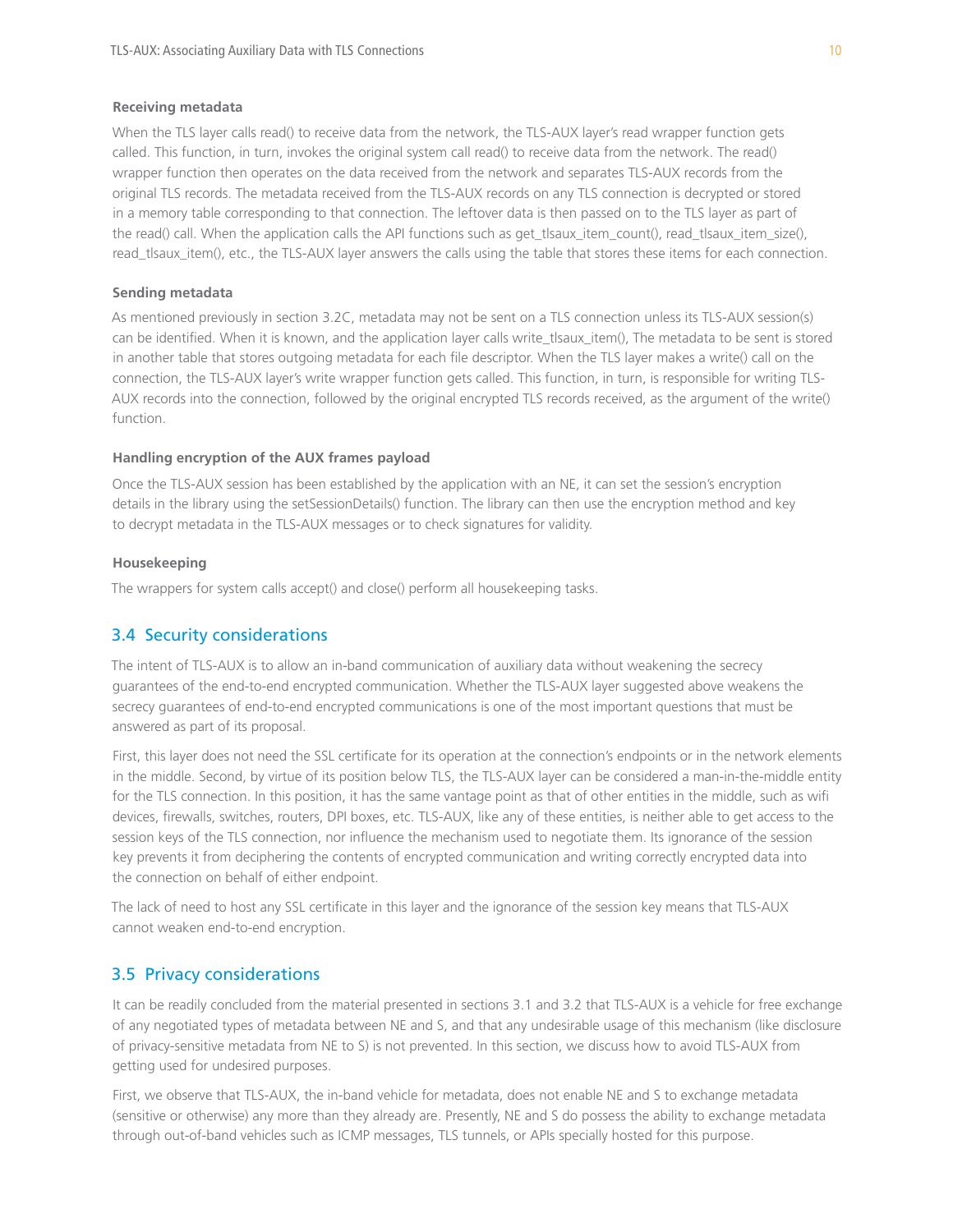One method to prevent an undesirable use of TLS-AUX is to create an unpermissive environment for TLS-AUX to operate within. It is possible to implement TLS-AUX as a layer below TLS only because the type and version fields of TLS records are not encrypted. If in a future version of TLS these fields are encrypted, then AUX records cannot be defined by any layer external to TLS. This would shut down the TLS-AUX layer entirely, thereby preventing it from getting used for undesirable purposes. A more interesting research problem is that of keeping the vehicle but preventing undesirable usage.

#### **Metadata privacy model**

We break down the task of preventing the undesirable use of TLS-AUX into two parts - (1) defining the limits on the metadata that may be exchanged by NE and S, and (2) implementing a mechanism to enforce these limits.

To address (1), we use the work of Nottingham et. al.<sup>11</sup>, who prescribes restricted vocabulary and transparency for metadata that NE and S may exchange. This model restricts metadata to only the parameters that are agreed upon by an inclusive community that represents all of the relevant interests from network management to users' privacy. We expect that sensitive metadata types will be kept out of the vocabulary through this process. TLS-AUX is compatible with constrained vocabulary and transparency. Constrained vocabulary can be implemented by making the negotiation schema an established open standard. As part of the discovery and negotiation protocol, S is required to be transparent. It needs to include the metadata of its interest into its SSL certificate, open for anyone to examine. Further, if plaintext and signed metadata are the only two modes allowed for TLS-AUX records, then it allows for third-party examination and verification of the metadata communicated between NE and S.

#### **Collusion prevention through transparency**

This model establishes a standard for metadata, but it does not prevent colluding implementations of NE and S from exchanging extra-vocabulary metadata that may violate users' privacy. The part (2) of this model needs to be a deterrent to the use of extra-vocabulary metadata. We found that a deterrent can only be implemented with the help of a checker external to NE and S. The TLS-AUX model described so far seeks no additional functionality in the standard TLS protocol, and it does not assign any role to entities other than NE and S. For implementing a deterrent, we need to assume that TLS-AUX is a part of the TLS layer and define a new TLS extension (aux\_disclosure). We assign the checker's role to the client (C). Browsers and apps are the intended instances of C. By doing this metadata transparency is extended and enforced all the way to C.

As part of the initial TLS handshake, S must disclose to C the types of metadata that were negotiated for the TLS-AUX session for which the connection belongs. The new TLS extension (aux disclosure) must be used for this purpose. C may then apply its privacy policy to determine if the metadata types are acceptable. If not, it can choose to take some action based on policy, such as warning the user for privacy violation in the network or terminating the TLS handshake. The possibility of a large number of clients receiving warnings on privacy violations and/or refusing to communicate should deter both NE and S from exchanging extra-vocabulary metadata.

#### **Client control**

Users of mobile devices such as phones and tablets are familiar with privacy control settings of sensitive information such as the geographic location of the device. Devices have a default policy on whether the information should be accessible to an app on the device, and the users have an ability to override the default for chosen apps. Similar to this, we propose that networks should provide a well-publicized default metadata privacy policy to users with respect to the allowed vocabulary and provide an overriding control that allows users to flip the policy for any metadata type for any server (S) of their choosing. The networks should require all of their network-based services to follow the user's privacy policy.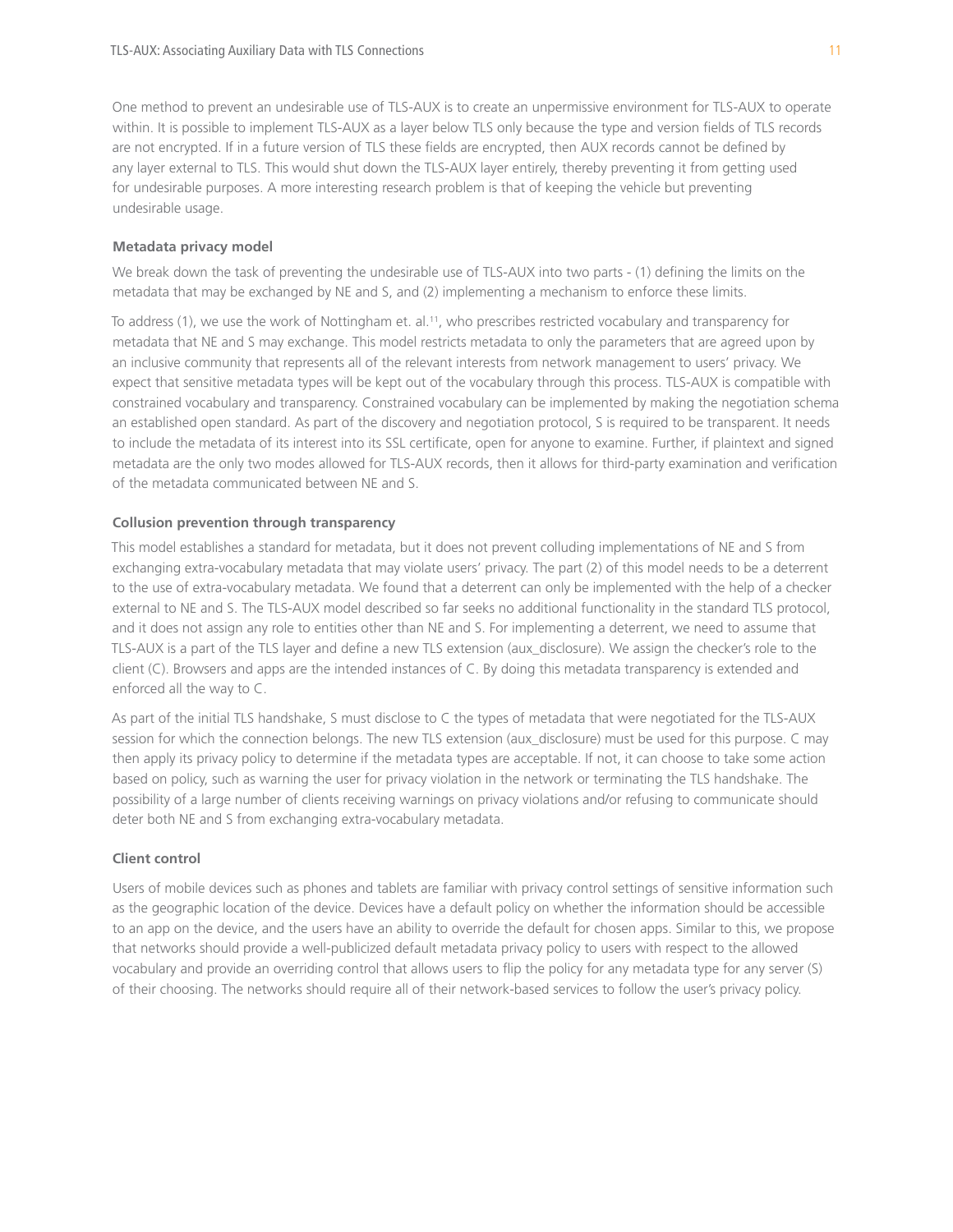## **4. Applications of TLS-AUX**

In this section, we describe some network-based services that are implemented using HTTP headers as the vehicle for metadata exchange, which are incompatible with end-to-end encryption.

#### 4.1 Throughput and data-plan guidance to media servers

This is an example of the case in which a mobile network wants to send metadata to media servers (CDN and otherwise) located on the public Internet so that media delivery can be optimized. The two main uses cases are:

- **a.** As is well known, in mobile networks, users experience highly varying radio conditions over time, which gives rise to rapidly fluctuating achievable bandwidth on their connection. This factor significantly hurts media QoE for mobile users. Various network elements in the radio network may have the instantaneous bandwidth estimates for every mobile user, and they may be able to provide this bandwidth guidance to both client and server. MPEG-DASH's SAND initiative<sup>9</sup> is a good example, which needs an ability to exchange metadata to make network elements DASH aware.
- **b.** Mobile end users typically have limited data plans. Watching long high-resolution videos can exhaust the data plan very quickly. Providing the user's data-plan info and status to media servers may allow them to adapt the quality of media delivered to suit the user's data plan. Media content providers that make media delivery sensitive to a user's data-plan status stand to gain in user engagement, as users are likely to watch more video on these sites instead of competitive sites that are data-plan unaware.

## 4.2 Cell-id information to web servers

This is another use-case in which a mobile network sends metadata to media servers located on the public Internet to optimize network resource usage and deliver a better QoE to its subscribers. 3GPP specifications on radio networks offer an on-demand operation of the multicast service, which is termed as MOOD<sup>8</sup>. This facility is meant for webservers to identify if a large user population in a mobile network is simultaneously consuming the same content and if suitable, move them all over to multicast delivery. Since radio multicast is highly spectrum efficient, such an opportunistic move to multicast helps not only the network conserve its radio resources, but also helps end users get better performance than on unicast.

The webserver knows the URLs of popular content it serves and the client IP addresses. But in order to initiate MOOD, it needs to identify the cells where the users should be advised to switch to multicast delivery. If the network provides the users' cell-identifier metadata with the requests, then the media server can perform clustering of the users, identify if any cells qualify, and invoke MOOD in those cells. The cell-id here only needs to be an opaque handle, which need not reveal any location information of the users.

#### 4.3 TCP parameters hints for middle-boxes

This is an example of the case in which a web-server on the public Internet wants to send metadata to a proxy located inside the private network space of a mobile network.

The path from the server to the end user may be thought of in two segments – a wired network segment from the server to the radio transmitter and a last-mile radio segment. The two segments have very different performance characteristics. Segmenting the end-to-end TCP into two pieces corresponding to these network segments and using different flowcontrol parameters on the two segments is desirable from a performance perspective. Such TCP optimization proxies are commercially available. In the future, they may be available in the future as MEC applications<sup>10</sup>, which extend the server's functionality on the radio transmitter itself. Web servers may want to provide these middle-boxes some hints on the TCP flow-control parameters that should be used for the radio segment.

For all of the above use cases, if TLS-AUX is adopted by the network services and the webservers, it may be seen as the replacement for the functionality provided by HTTP header enrichment for the end-to-end encrypted traffic. For the vendors of such services, extending the service to work with encrypted traffic involves only a round of software development. For the operators, it does not translate to additional infrastructure.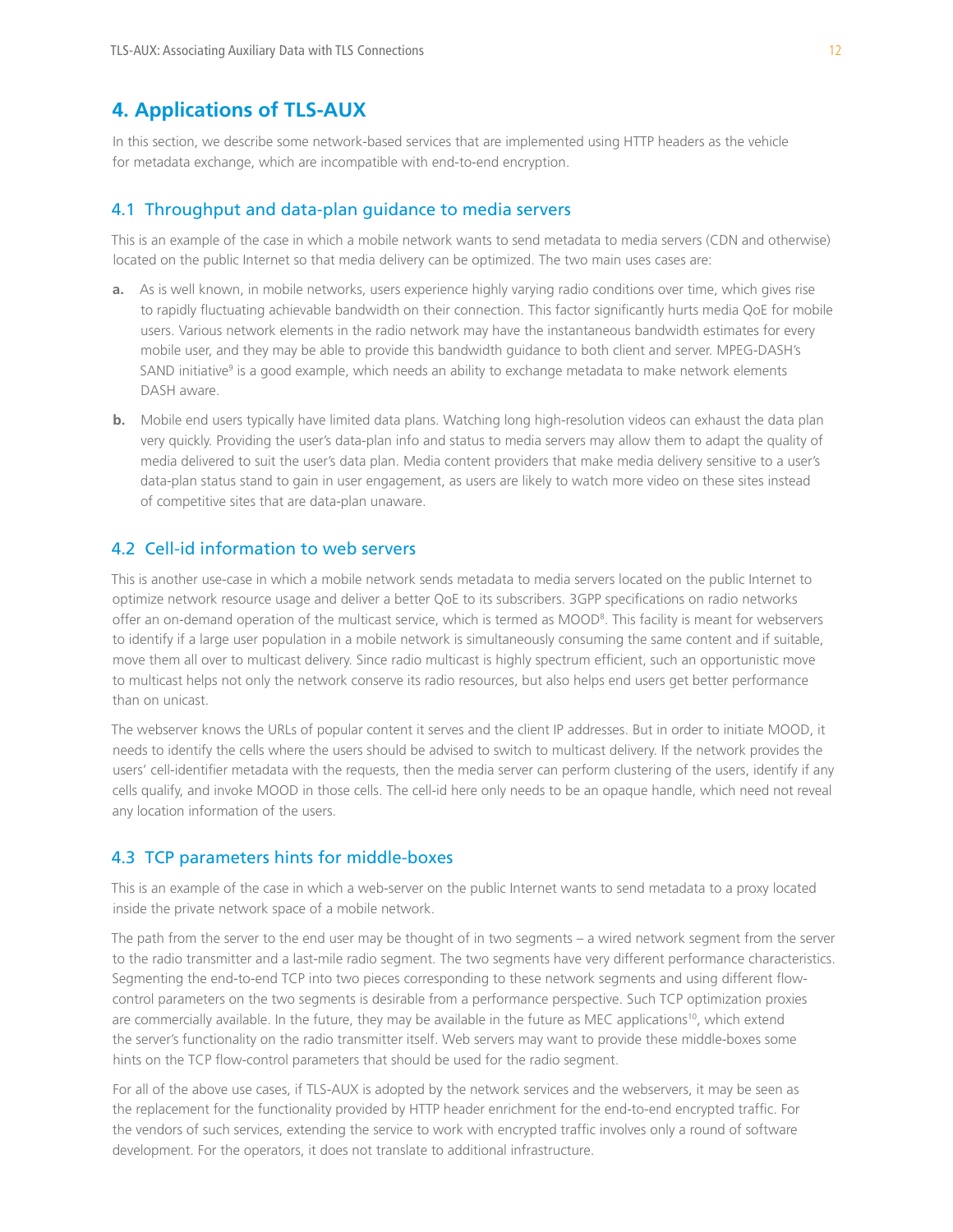## **5. Conclusion**

In this paper, we considered the issue of some network services becoming obsolete from the rapid rise in the use of end-to-end encryption for web traffic. We expect to see research and development activity in this area, resulting in proposals for new solutions in which network services are made to work with encrypted traffic without compromising on communication privacy needs. In this paper, we presented TLS-AUX, an application-layer method for in-band communication of metadata with end-to-end encrypted traffic. This technique is implemented as a software layer between the TCP and TLS layers. It requires no changes to either layer. By virtue of having no access to the private key of the SSL certificate or the keys of end-to-end encryption, this technique cannot lower the level of communication privacy in any manner. The out-of-band discovery and negotiation protocol ensures that the exchanged auxiliary information itself cannot be accessed or modified by unauthorized middle entities. Further, we show how this method may implement a deterrent for misuse (such as sharing of sensitive user data without consent). We learned that the deterrent must be implemented within the TLS layer, not below it. This means a satisfactory implementation of TLS-AUX must not be done independently of TLS, but rather within it.

At the time of writing this paper, we do not know how the main issue with end-to-end encrypted traffic and network services will finally be settled. Our solution presented in this paper demonstrates that many of the valuable use cases do not need the end-to-end encryption model to make the major change of formally accommodating network services in the middle. We present this solution not as a future product or protocol in itself, but simply as an example of a limited solution that can help the ongoing discussion of network services and encryption move forward.

## **References**

- 1. D. Naylor, A. Finamore, I. Leontiadis, et al. The Cost of the "S" in HTTPS. In Proceedings of the 10th ACM International on Conference on Emerging Networking Experiments and Technologies, CoNEXT '14, pages 133–140, New York, NY, USA, 2014. ACM.
- 2. Network Management of Encrypted Traffic, position paper of the GSMA, 28 February, 2015, http://www.gsma.com/ newsroom/wp-content/uploads/WWG-04-v1-0.pdf
- 3. David Naylor, Kyle Schomp, Matteo Varvello, Ilias Leontiadis, Jeremy Blackburn, Diego Lopez, Konstantina Papagiannaki, Pablo Rodriguez Rodriguez, Peter Steenkiste, multi-context TLS (mcTLS): Enabling Secure In-Network Functionality in TLS, SigCOMM 2015
- 4. J. Hildebrand, B. Trammell, Substrate Protocol for User Datagrams (SPUD) Prototype, http://datatracker.ietf.org/doc/ draft-hildebrand-spud-prototype/
- 5. Mobile Throughput Guidance Inband Signaling Protocol, A. Jain, A. Terzis, H. Flinck, N. Sprecher, S. Arunachalam, K. Smith, https://datatracker.ietf.org/doc/draft-flinck-mobile-throughput-guidance/
- 6. The Transport Layer Security (TLS) Protocol, Version 1.2https://tools.ietf.org/html/rfc5246
- 7. Saguna press release, http://www.saguna.net/news-events/press-releases/akamai-and-saguna-win-best-innovationbased-on-network-intelligence-award-at-mwc-2015/
- 8. Multimedia Broadcast/Multicast Service (MBMS) improvements; MBMS operation on demand, http://www.3gpp.org/ DynaReport/26849.htm
- 9. MPEG DASH Requirements for a webpush Protocol, https://tools.ietf.org/html/draft-begen-webpush-dash-reqs-00
- 10. Mobile Edge Computing Introductory Technical White Paper, https://portal.etsi.org/Portals/0/TBpages/MEC/Docs/ Mobile-edge\_Computing\_-\_Introductory\_Technical\_White\_Paper\_V1%2018-09-14.pdf
- 11. M. Nottingham, J. Hall, N. ten Oever, W. Seltzer, User Impact of Transport Metadata, draft-nottingham-transportmetadata-impact-00, https://github.com/mnot/I-D/blob/gh-pages/transport-metadata-impact/draft-nottinghamtransport-metadata-impact-00.txt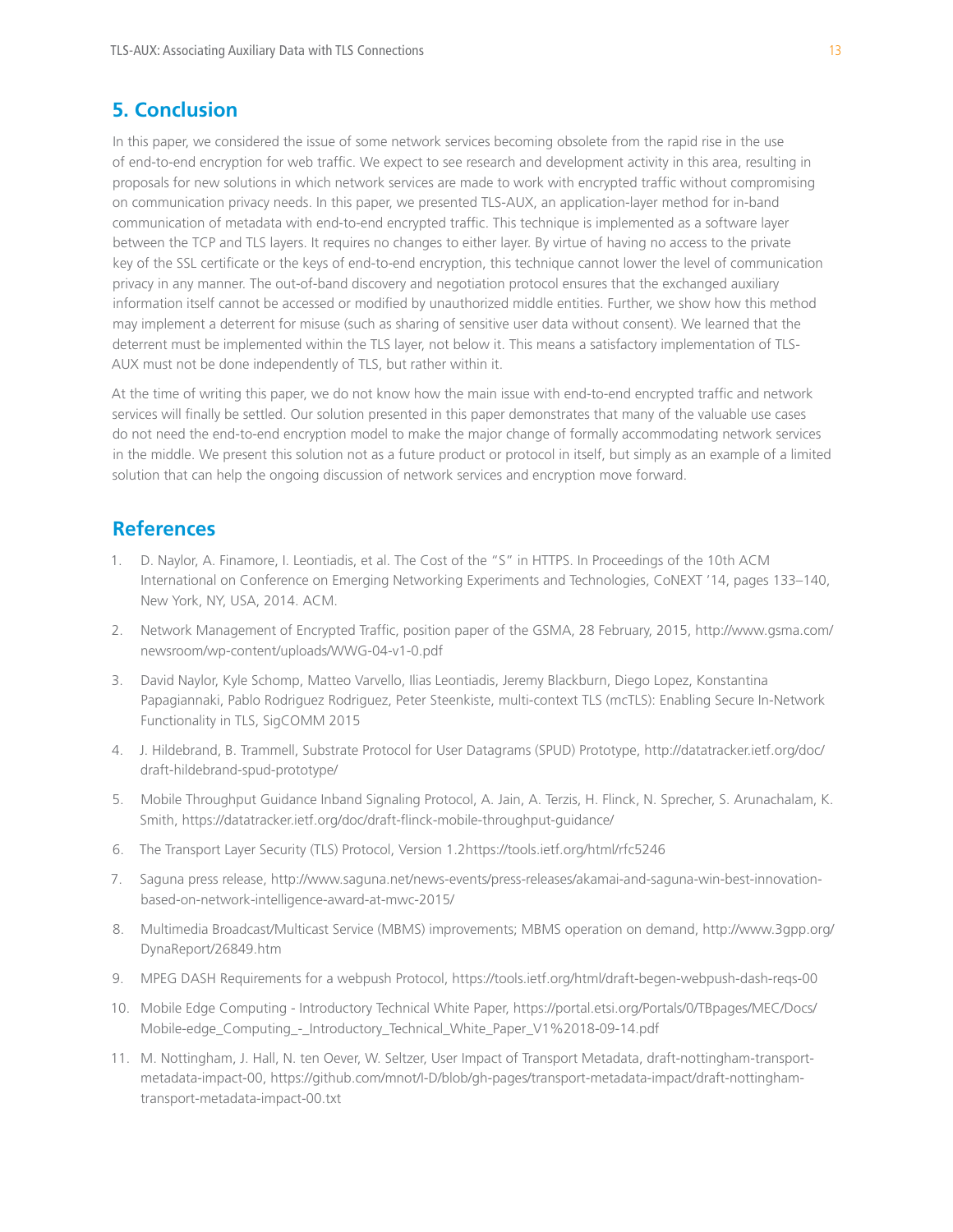## **Appendix A: Messages exchanged in the discovery and negotiation protocol**

In this section, we show the negotiation messages exchanged between the server (S) and the network element (NE). We do not prescribe a specific data format on the wire, XML messages are used here for easy illustration purposes only.

```
<?xml version="1.0" encoding="UTF-8"?>
<xs:schema targetNamespace="uri:akamai.com/tlsaux/1.0" 
      xmlns="uri:akamai.com/tlsaux/1.0" 
      xmlns:xs="http://www.w3.org/2001/XMLSchema"
      elementFormDefault="qualified"> 
<xs:complexType name="TLSAUXNegotiation">
  <xs:sequence>
   <xs:element name="SessionId" type="xs:String" minOccurs="0"/>
   <xs:element name="SendNegotiation" type="Item" minOccurs="0"/>
   <xs:element name="ReceiveNegotiation" type="Item" minOccurs="0"/>
   <xs:element name="CryptoNegotiation" type="Crypto" minOccurs="1"/>
   </xs:sequence>
</xs:complexType>
<xs:complexType name="Item">
  <xs:sequence>
   <xs:element name="Name" type="xs:string" minOccurs="1"/>
   <xs:element name="Type" type="xs:string" minOccurs="1"/>
   </xs:sequence>
</xs:complexType>
<xs:complexType name="Crypto">
  <xs:sequence>
   <xs:element name="Key" type="xs:string" minOccurs="0"/>
   <xs:element name="Algorithm" type="xs:string" minOccurs="0"/>
   <xs:element name="Expires" type="xs:dateTime" minOccurs="0"/>
   <xs:element name="Renew" type="xs:boolean" minOccurs="0"/>
   </xs:sequence>
</xs:complexType>
</xs:schema>
```
#### **Examples of negotiation messages**

S to NE message advertising the entire set of metadata that are meaningful to the server and the crypto details

```
<TLSAUXNegotiation>
 <SessionId>06478a21ad5408a81d348dc89fbf3360</SessionId>
 <SendNegotiation>
  <Item Name="Bitrate" Type="Integer">
  <Item Name="TrafficClass" Type="String">
```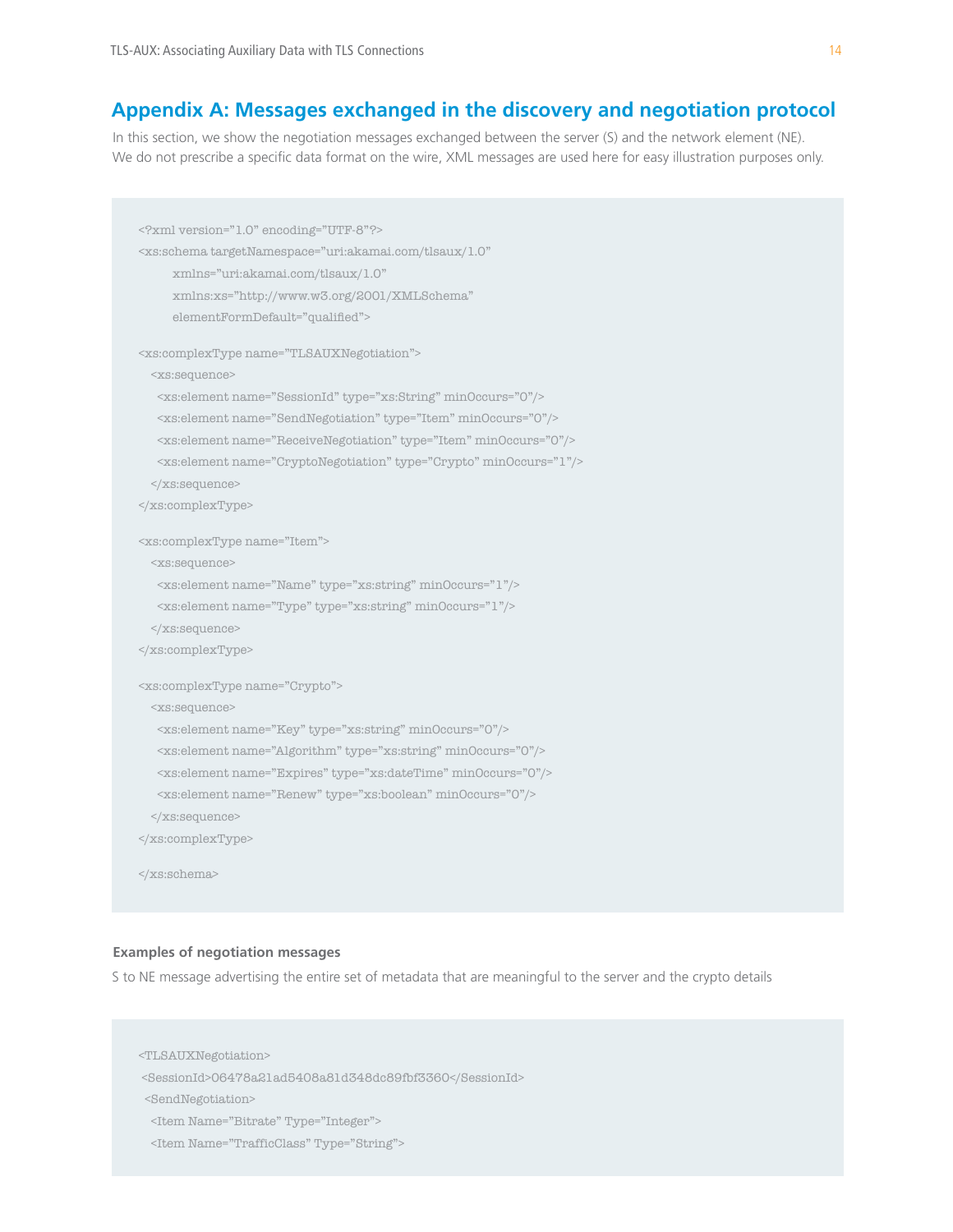<Item Name="RadioTCPOPT" Type="String"> </SendNegotiation> <ReceiveNegotiation> <Item Name="ThroughputGuidance" Type="Integer"> <Item Name="Userid" Type="String">  $<$ /ReceiveNegotiation> <Ctypto> <Key>30f07b15678837856f878c43bc183735</Key> <Algorithm>RSA</Algorithm> <Expires>2014-11-05T00:10:00Z</Expires> </Crypto> </TLSAUXNegotiation>

The response from NE to S confirming that in this session, it would like to send only the throughput guidance metadata to S and would want S to send only the bitrate to NE.

<TLSAUXNegotiation>

<SessionId>06478a21ad5408a81d348dc89fbf3360</SessionId>

<SendNegotiation>

<Item Name="Bitrate" Type="Integer">

</SendNegotiation>

 $<\!\!{\rm ReceiveNegotiation}\!\!>$ 

<Item Name="ThroughputGuidance" Type="Integer">

</ReceiveNegotiation>

</TLSAUXNegotiation>

NE's request to S to renew the key after expiration

<TLSAUXNegotiation>

<SessionId>06478a21ad5408a81d348dc89fbf3360</SessionId>

<Crypto>

<Renew>true</Renew>

</Crypto>

</TLSAUXNegotiation>